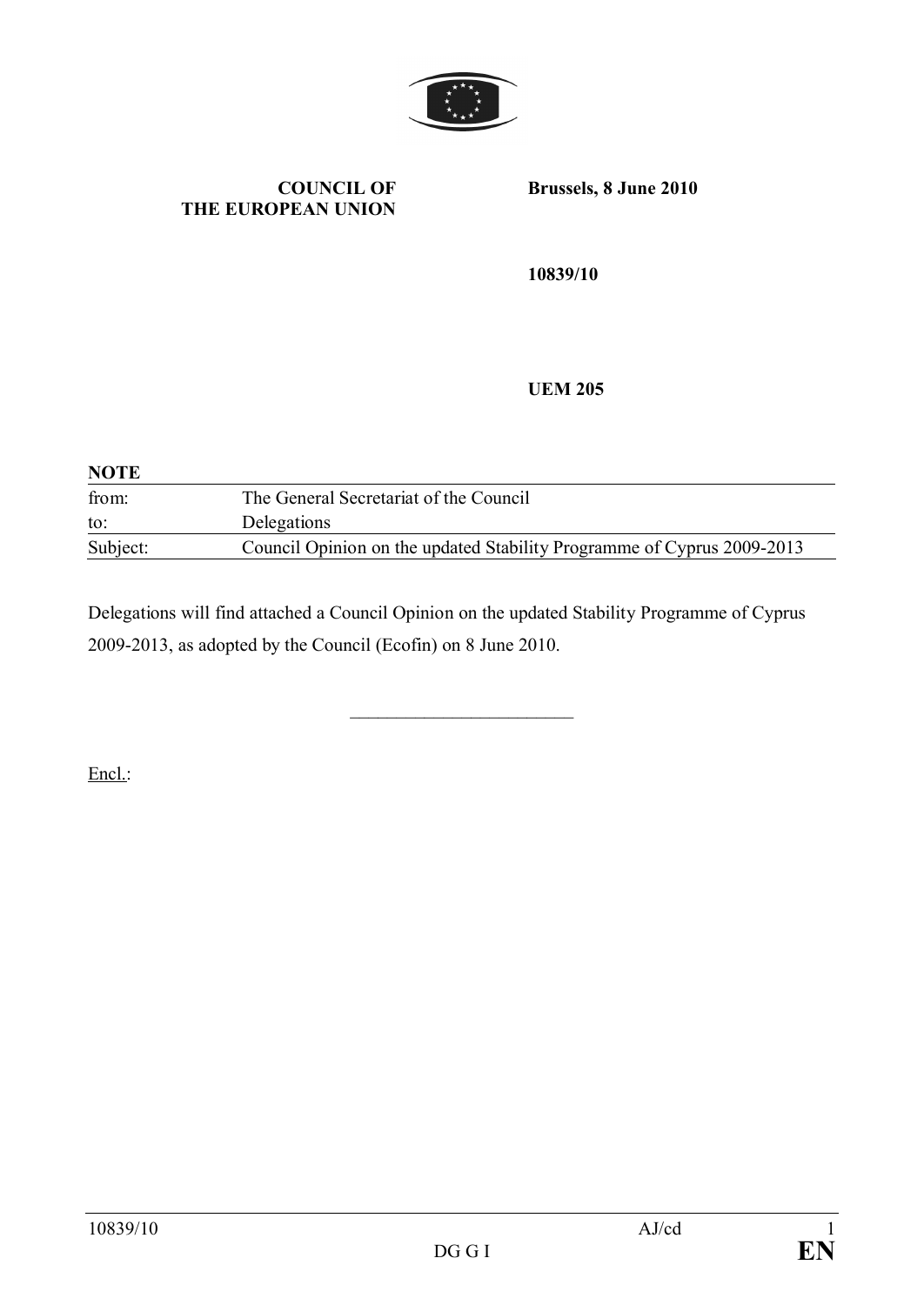# COUNCIL OPINION

# on the updated stability programme of Cyprus, 2009-2013

# THE COUNCIL OF THE EUROPEAN UNION,

Having regard to the Treaty on the Functioning of the European Union,

Having regard to Council Regulation (EC) No 1466/97 of 7 July 1997 on the strengthening of the surveillance of budgetary positions and the surveillance and coordination of economic policies<sup>1</sup>, and in particular Article 5(3) (for SP) thereof,

Having regard to the recommendation of the Commission,

After consulting the Economic and Financial Committee,

## HAS DELIVERED THIS OPINION:

(1) On [8 June 2010] the Council examined the updated stability programme of Cyprus, which covers the period 2009 to 2013.

<sup>&</sup>lt;sup>1</sup> OJ L 209, 2.8.1997, p. 1. The documents referred to in this text can be found at the following website: http://ec.europa.eu/economy\_finance/sgp/index\_en.htm.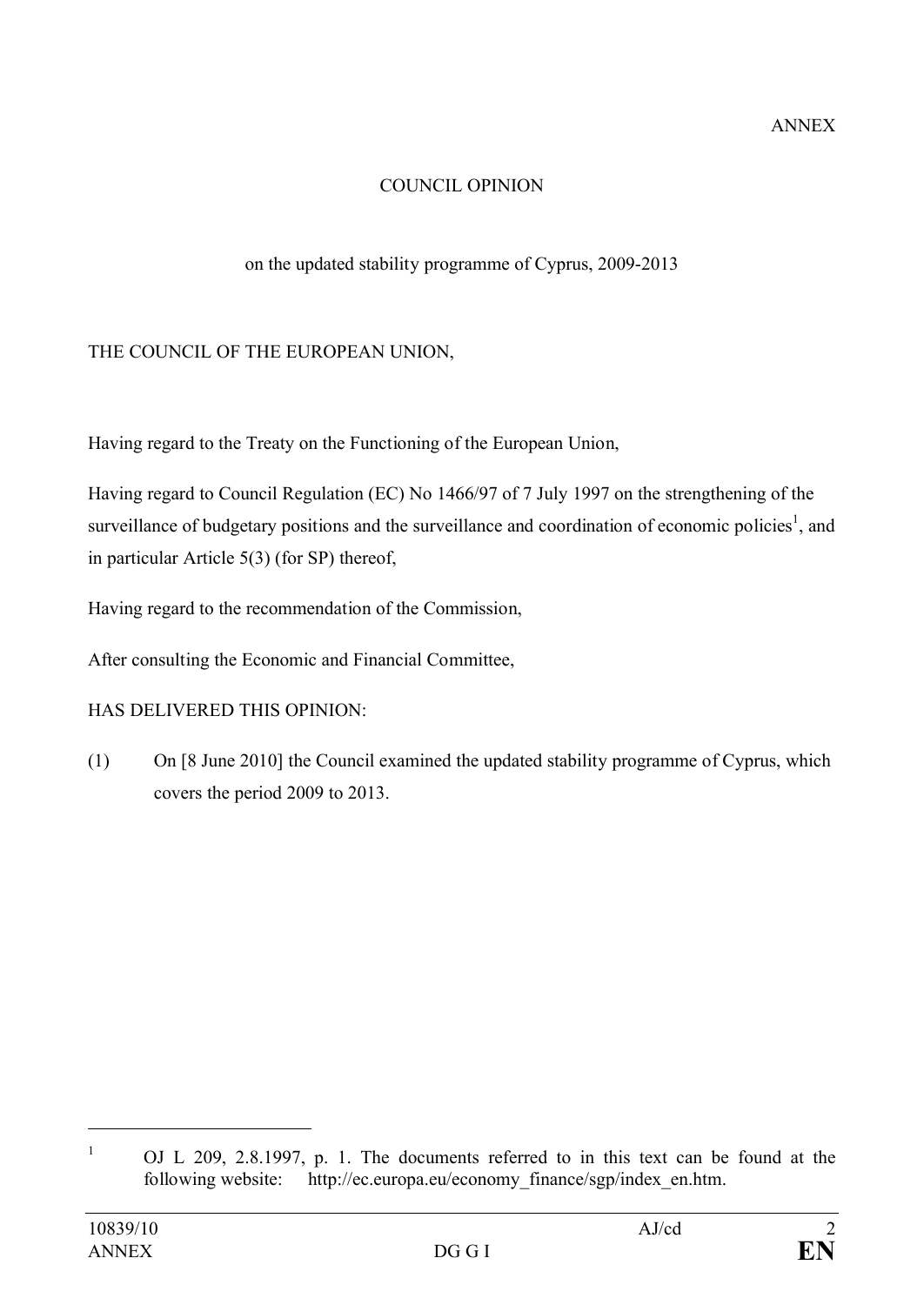(2) In 2009 economic activity contracted by 1.7%. This is the first time Cyprus has experienced negative growth in the last thirty-five years. Weak domestic demand and an adverse external environment weighed strongly on growth. In particular, high household indebtedness together with tight lending conditions, a worsening labour market outlook and negative confidence effects led to a decline in private consumption. In parallel, investment recorded a strong correction, amidst a fall in foreign demand for housing, low capacity utilisation and the restructuring of corporate balance sheets. Government consumption was the only demand component supporting economic activity, partly due to the 1½% of GDP stimulus package implemented in line with the EERP. In addition to these discretionary measures, the contraction of economic activity, the fading out of the asset boom and a less tax-rich growth pattern has put public finances under significant pressure. As a result, government finances turned into a deficit of 6.1% of GDP from a surplus of 0.9% of GDP in 2008. The crisis has also highlighted the accumulation of a high external imbalance, which reflects not only the low private sector net savings but also a deterioration of the net position of general government and competitiveness losses. A weak domestic demand and a sluggish external recovery are expected to weigh on recovery prospects. GDP growth is forecast to shrink further, although to a lesser extent, in 2010 and to recover mildly in 2011. Therefore, in the medium term, Cyprus is facing the challenge of enhancing growth, against the backdrop of a frail global economic recovery, while addressing the existing macroeconomic imbalances through maintaining prudent fiscal policies. In the long term, the country is confronted with the need to strengthen the sustainability of public finances, in view of an ageing population.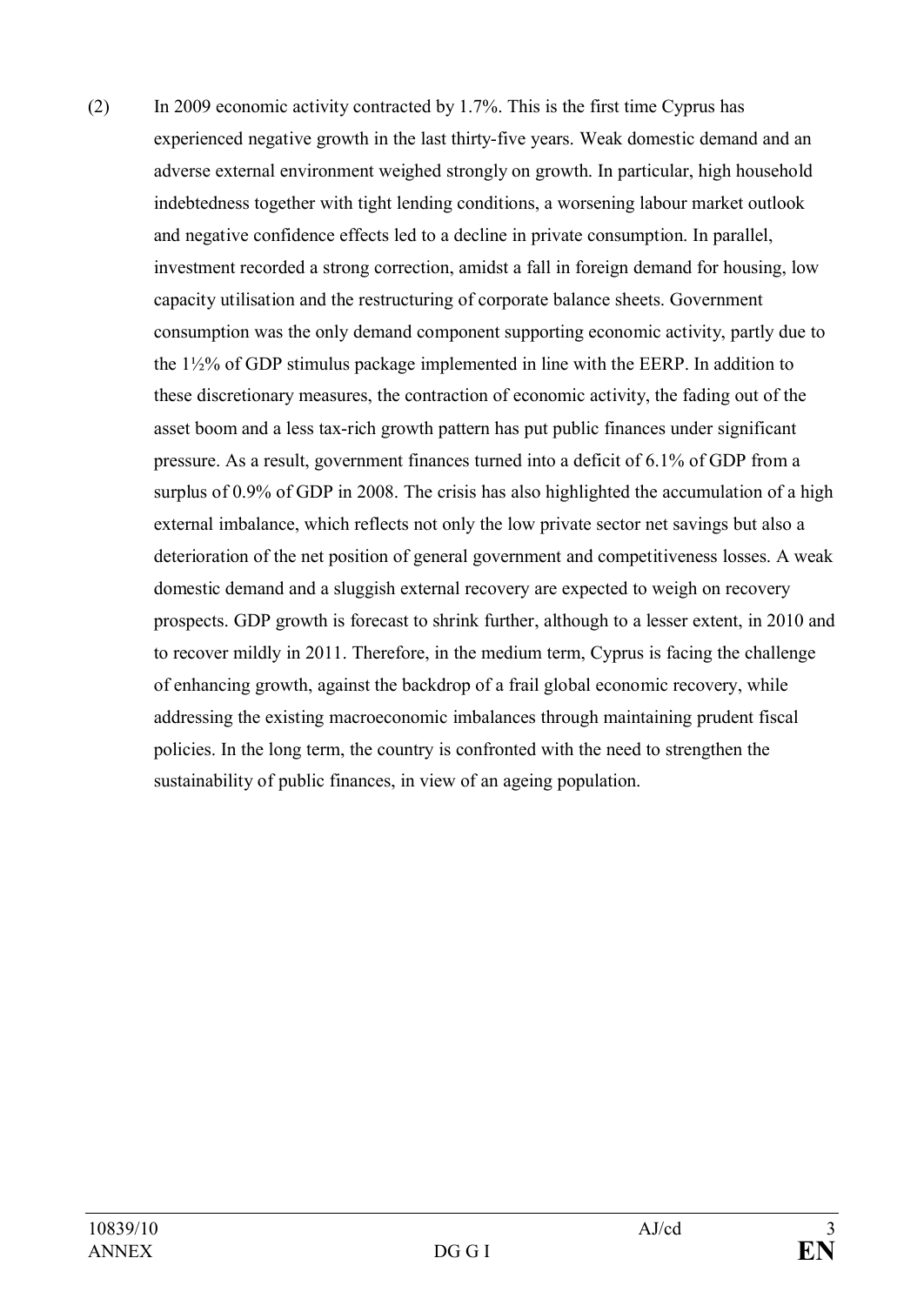- (3) Although much of the observed decline in actual GDP in the context of the crisis is cyclical, the level of potential output has also been negatively affected. In addition, the crisis may also affect potential growth in the medium term through lower investment, constraints in credit availability and increasing structural unemployment. Moreover, the impact of the economic crisis compounds the negative effects of demographic ageing on potential output and the sustainability of public finances. Against this background it will be essential to accelerate the pace of structural reforms with the aim of supporting potential growth. In particular, for Cyprus it is important to undertake reforms in the area of the labour market, especially to strengthen lifelong learning opportunities, in particular, with regard to the low-skilled, older workers and unemployed people as well as to ensure the timely and effective implementation of the planned reforms in technical and vocational education. Moreover, there is a need to better align wage growth with productivity, employment growth and competitiveness.
- (4) The macroeconomic scenario underlying the programme envisages that real GDP growth will rise from  $-1.7\%$  in 2009 to 0.5% in 2010, before recovering to an average rate of about 2.6% over the rest of the programme period. Assessed against currently available information 2 , this scenario appears to be based on favourable growth assumptions throughout the programme period. In particular, private consumption is expected to follow a favourable trend, driven by a somewhat optimistic employment and wage growth. The Programme projects real construction investment growth to remain negative in the shortterm and to recover in the second half of the programme period. However, forward-looking indicators suggest a stronger correction path for the construction sector in the medium-term than the one projected by the programme.

<sup>2</sup> The assessment notably takes into account the Commission services' spring 2010 forecast, but also other information that has become available since then.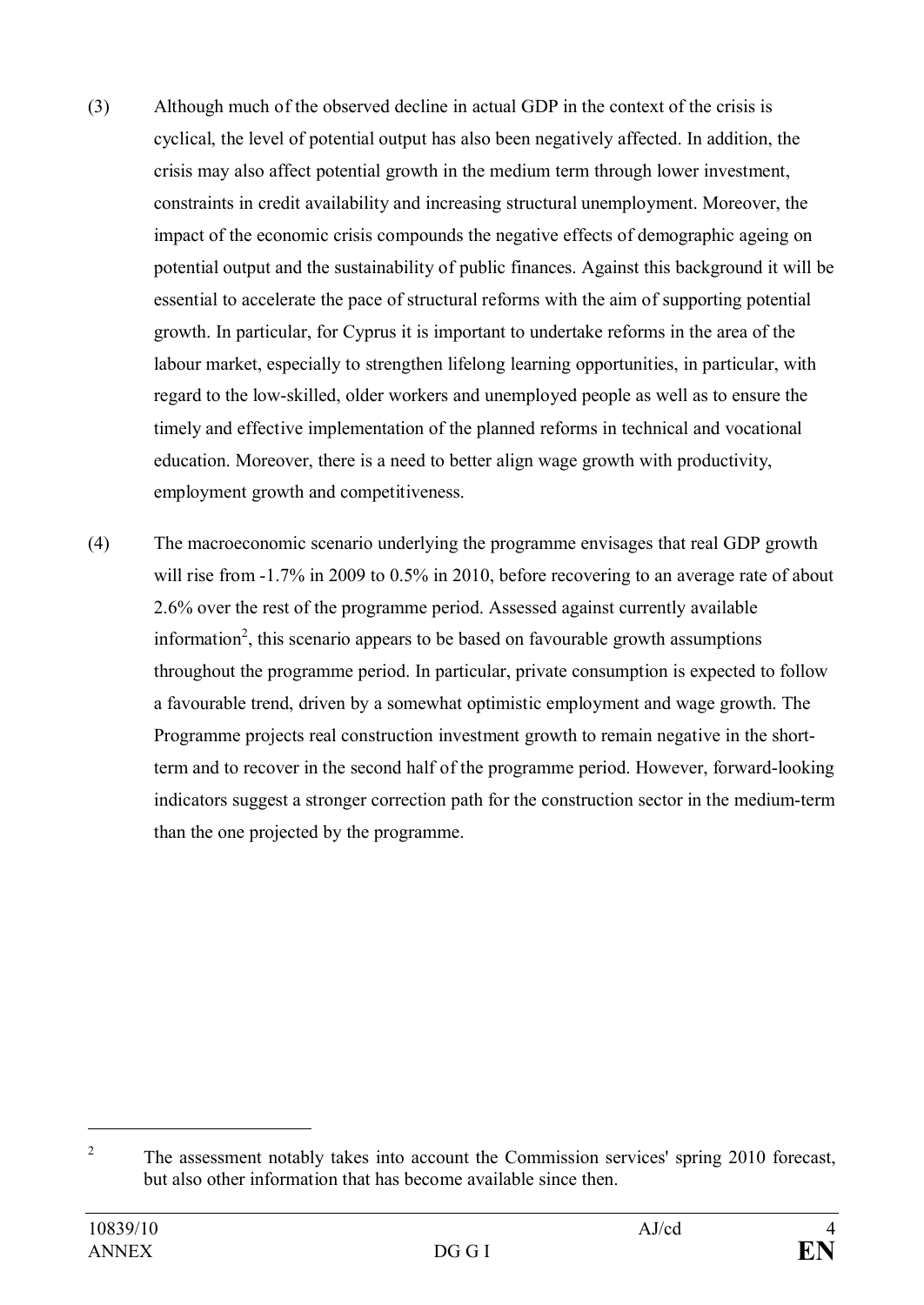Moreover, despite the improving economic outlook, the fragility of recovery in Cyprus' main trading partners entails non-negligible downside risks to the macroeconomic scenario in the programme. Due to the contraction of economic activity in 2009 there was a significant, yet partial, correction of the external deficit, which nevertheless remains high, at 8.5% of GDP, and is projected in the programme to rise again sharply to 12.9% of GDP by 2013 as imports are expected to pick up. The external imbalance is likely to weigh on economic growth over the medium-term. High public sector dissavings would need to be financed by foreign debt or domestic private savings. Thus, the adjustment of the current account imbalance would require either higher cost of debt-financing or higher savings from the private sector. The latter would imply lower output growth through lower private consumption or investment (crowding-out effect). The programme's inflation projections appear realistic.

(5) According to the programme, the general government deficit deteriorated strongly in 2009, reaching a deficit of 6.1% of GDP from a surplus of 0.9% of GDP in 2008, reflecting mainly the impact of the crisis on government finances but was also brought about by stimulus measures amounting to 1½% of GDP which the government adopted in line with the European Economic Recovery Plan (EERP). According to the programme, fiscal policy is planned to be restrictive with a view to correcting the excessive deficit by 2013 under the assumed growth scenario.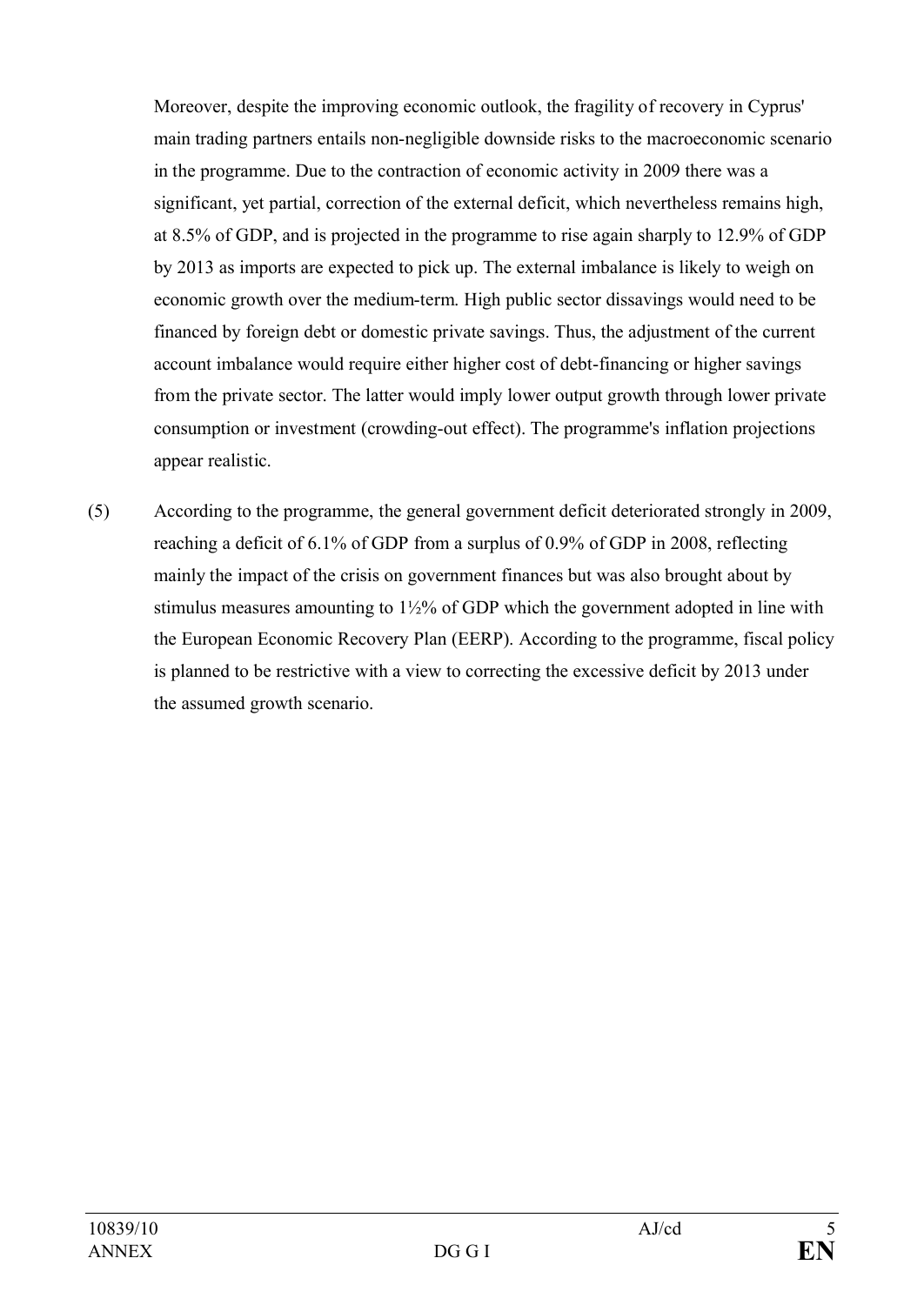- (6) According to the update, the budgetary target for 2010 is a deficit of 6% of GDP. The 2010 budget law (approved by the Parliament on 24 December 2009) targeted a deficit of 4.5% of GDP on the basis of an estimated outturn for the deficit in 2009 of about 3% of GDP. Given that the final outturn for 2009 was a deficit of 6% of GDP, the budget law would imply an even higher deficit. However, the programme includes measures which aim to stop further budgetary deterioration and stabilise the deficit at the same levels as in 2009. The update projects the revenue-to-GDP ratio to rise by about 1¼ percentage points in 2010 compared with the outturn of 2009. Public expenditure is expected to increase by 1¼ percentage points of GDP. Primary expenditure is planned to rise further mainly driven by a further rise in social transfers, subsidies and in the public wage bill. According to the update, interest payments are set to continue their declining trend, falling by a  $\frac{1}{4}$ percentage point of GDP, despite the rising stock of debt. Public investment is planned to remain at 2009 levels. Overall, the fiscal policy stance, as measured by the structural balance (i.e. in cyclically-adjusted terms net of one-off and other temporary measures), implied by the Programme will be tightening in 2010 of an order of ½% of GDP.
- (7) The main goal of the programme's medium-term budgetary strategy is to bring the general government balance below the 3% of GDP reference value by 2013. The programme projects the nominal budget deficit to decline to 4.5% of GDP in 2011 (from 6.1% in the previous year) and 3.4% in 2012 before it eventually reaches 2.5% in 2013. The primary balance is expected to follow a similar pattern and reach a balanced position by the end of the period, from a deficit of 3.7% of GDP in 2010. The structural deficit, calculated according to the commonly agreed methodology, would continue to improve after 2010, to reach around  $3\frac{1}{2}\%$  of GDP in 2011, just below 3% in 2012 and  $2\frac{1}{4}\%$  in 2013. The annual fiscal effort would average at 3/4% of GDP per year over the period 2010-2013. The adjustment appears front-loaded, although measures taken in 2010 will have their full effect only in 2011. Moreover, measures taken within the context of the EERP will only be phased out by the end of 2010.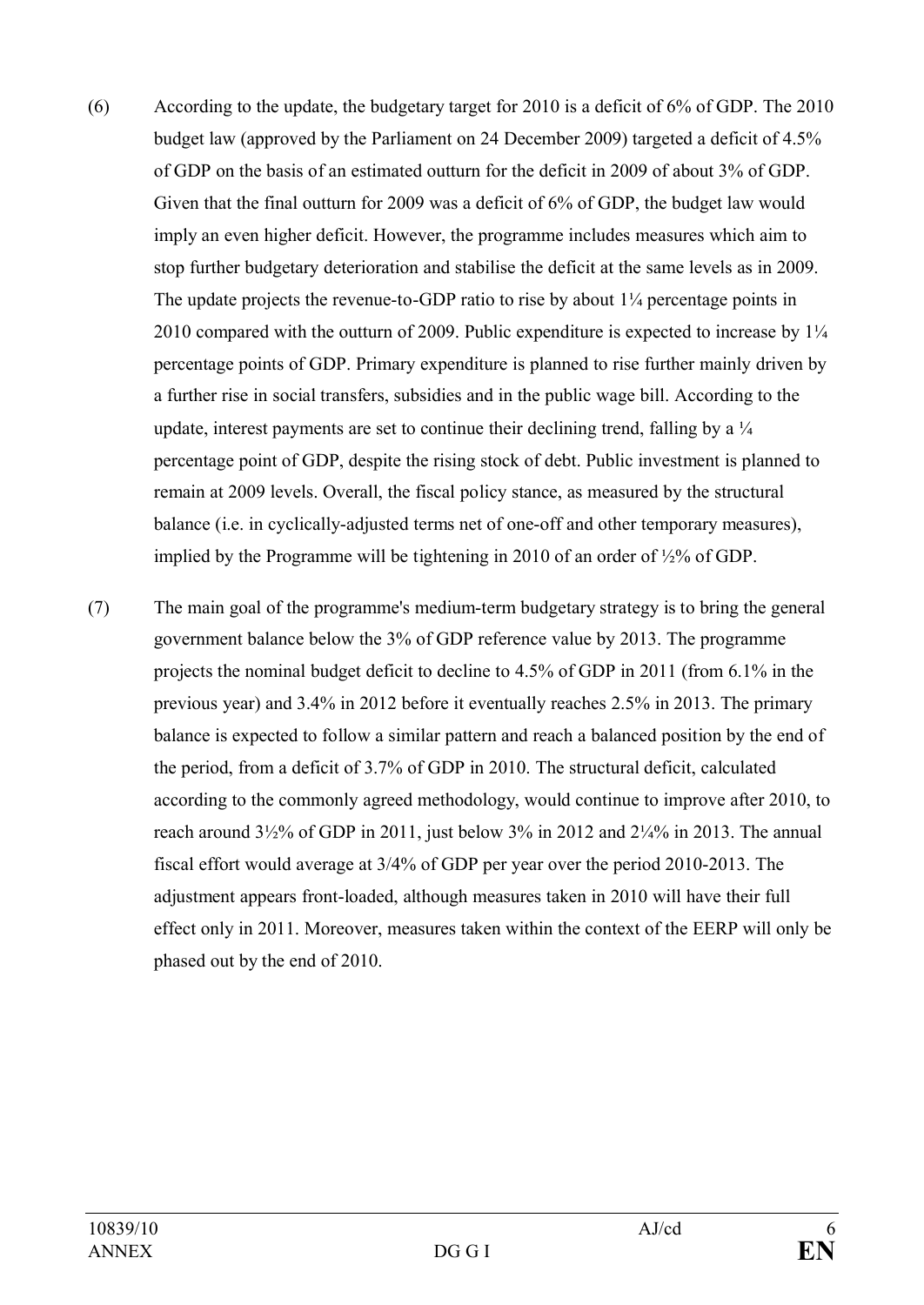Consolidation is planned to be achieved mainly from the revenue side of the budget, which is projected to increase by 2.6 pp. of GDP between 2010 and 2013, while expenditure retrenchment would contribute an additional percentage point of GDP. Revenue supporting measures include the fight against tax evasion, a town planning amnesty, harmonisation of the minimum excise duties on petroleum products and application of the reduced VAT on foodstuff and pharmaceutical products as well as dividend income from semigovernmental organisations. As regards expenditure measures, the bulk of the programme's adjustment comes from controlling operational expenditure and reducing current transfers. The programme lists the targeting of social transfers and the containment of size and the rate of growth of public wage bill as expenditure categories for consolidation when consensus would be reached among social partners. The update confirms the commitment to the country-specific medium-term budgetary objective (MTO), which is a balanced budgetary position in structural terms (i.e. in cyclically-adjusted terms net of one-off and other temporary measures). Given the most recent projections and debt level, the MTO adequately reflects the objectives of the Pact. The structural balances corresponding to the programme's deficit targets imply that the MTO will not be reached within the programme period.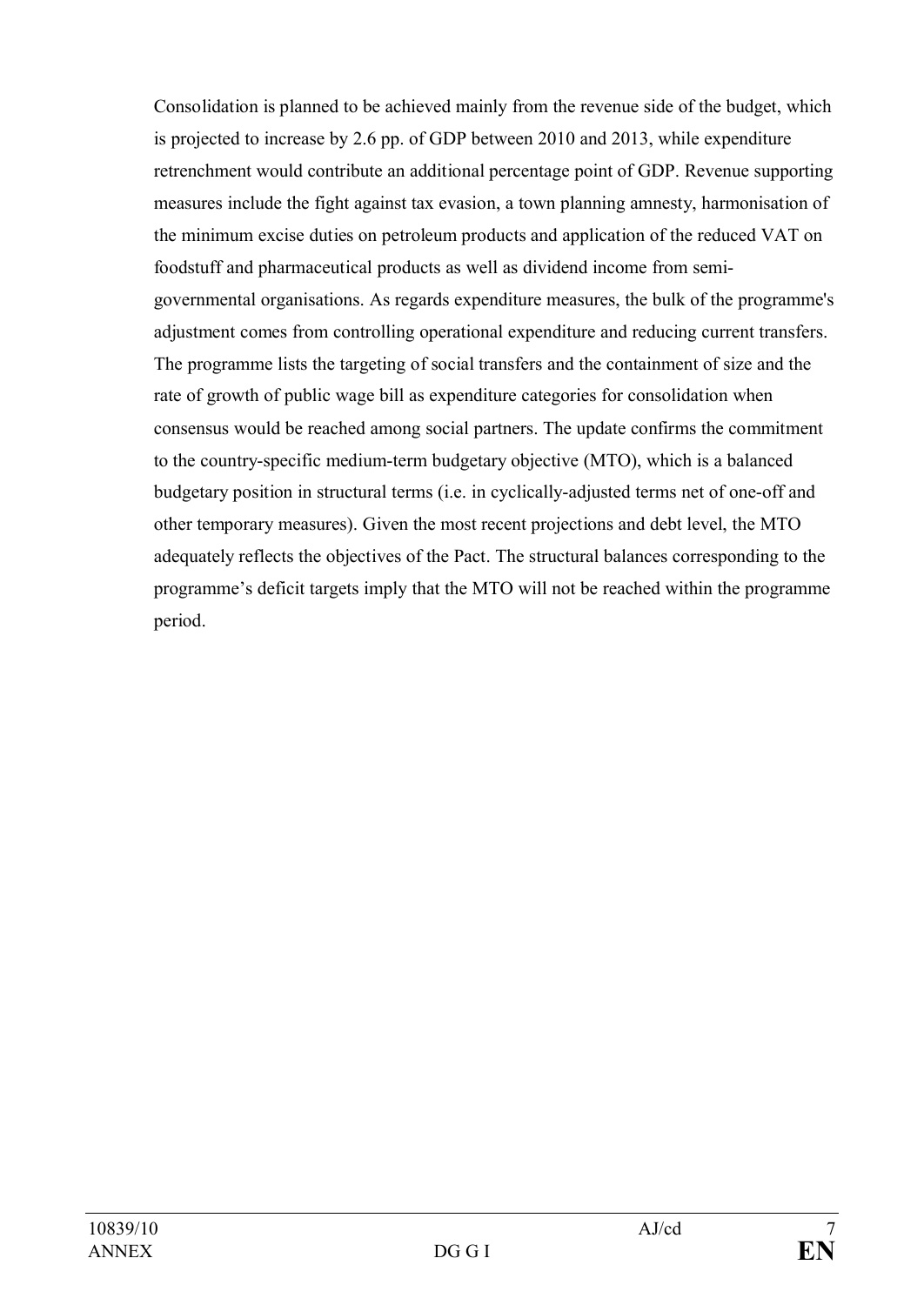- (8) The budgetary outcomes could be worse than targeted in the programme. In particular, the macroeconomic scenario projected in the update appears to be based on favourable growth assumptions throughout the programme period. On the revenue side, risks for public finances, particularly in 2010-2011, are higher than in previous years and are associated with a possible sharper contraction and rebalancing of economic growth towards a less-tax rich composition of growth. In view of the expected moderate economic recovery and the pressure to stimulate domestic demand through increased public expenditure, the risks of potential overruns are non negligible. These risks are mainly associated to the practise of submitting expenditure-increasing supplementary budgets during the course of the year which, beyond the intended reallocation of funds, has implied an increase in current expenditure. Moreover, social transfers might turn higher than expected in view of the recent past track record and the absence of a targeting mechanism at place as well as of the somewhat optimistic employment (thus unemployment) growth projections.
- (9) The government gross debt-to-GDP ratio is estimated at 56.2% of GDP in 2009, up from 48.4% in the year before. Apart from the increase in the deficit and the decline in GDP growth, a stock-flow adjustment accounting for 1 percentage point of GDP contributed to the rise in the debt ratio. The latter reflects an accumulation of government assets, due to over-financing at the end of 2009 in order to meet obligations arising early in January of 2010. The debt ratio is projected to increase over the programme period, mainly driven by continued although declining primary deficits. The debt ratio will breach the reference value of 60% of GDP in 2010 and is projected to remain above the reference value throughout the programme period. It is projected to increase to around 63% of GDP in 2011 and 2012, thereafter slightly declining. In view of the downward risks to the macroeconomic scenario and the budgetary targets, the evolution of the debt ratio may be less favourable than projected in the programme.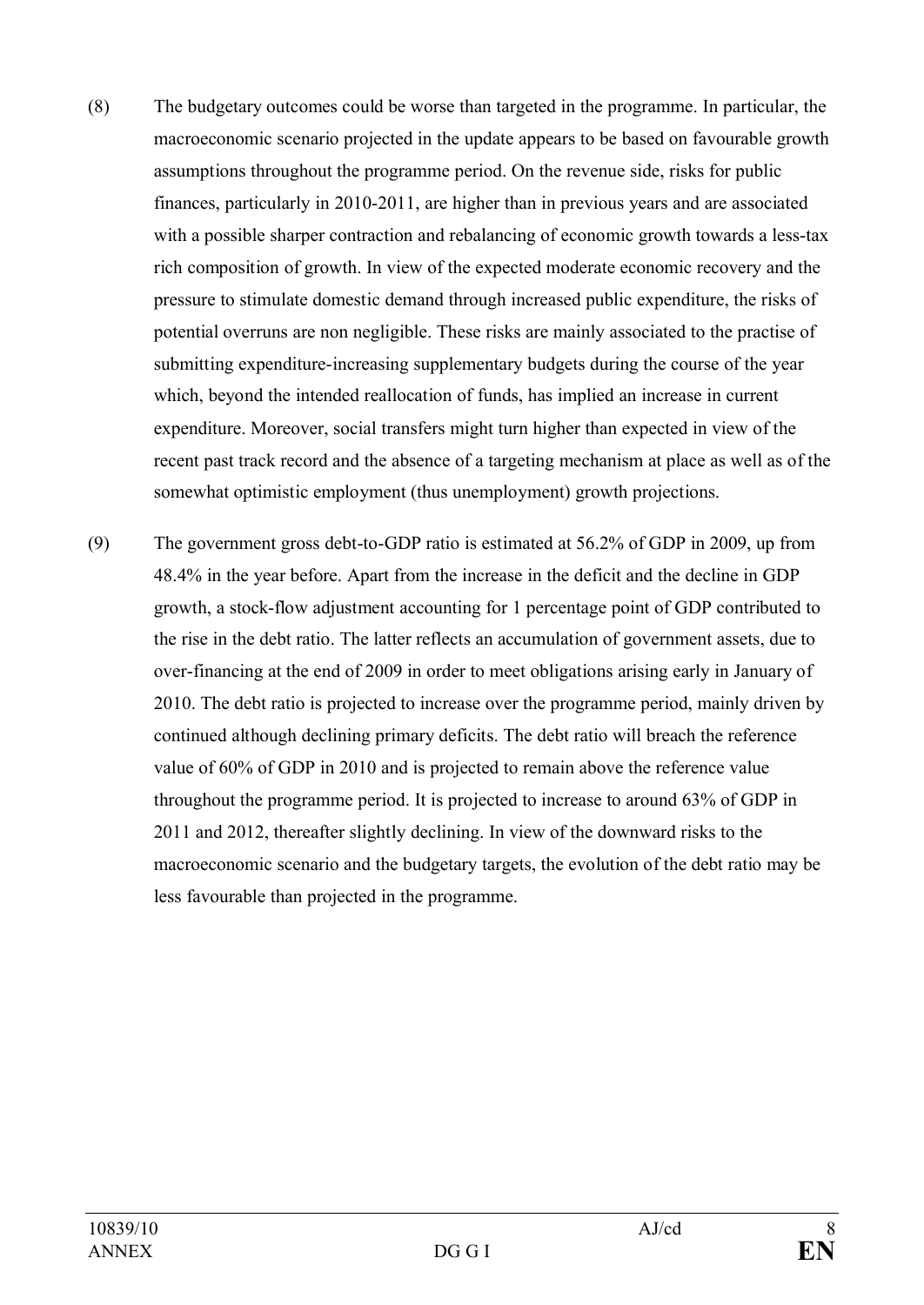- (10) Medium-term debt projections that assume GDP growth rates to gradually recover to the values projected before the crisis, tax ratios to return to pre-crisis levels, and include the projected increase in age-related expenditure show that the budgetary strategy envisaged in the programme, taken at face value and with no further policy change, would almost be enough to stabilise the debt-to-GDP ratio by 2020.
- (11) The long-term budgetary impact of ageing is significantly above the EU average, mainly as a result of a relatively high increase in pension expenditure as a share of GDP over the coming decades partly due to the fact that the pension scheme is still in a maturing phase. The programme discusses a pension reform introduced in April 2009 that is projected to slightly reduce the increase in pension expenditure and, more significantly, increase the social security contribution rates. The reform would improve the long-term balance of the pension system and reduce risks to sustainability, however without having an effect on the overall assessment. The budgetary position in 2009 as estimated in the programme compounds the budgetary impact of population ageing on the sustainability gap. Improving the primary balance over the medium term and implementing further measures aimed at curbing the substantial increase in age-related expenditure, especially pension and healthcare expenditure, would contribute to reducing the risks to the sustainability of public finances, which were assessed in the Commission 2009 Sustainability Report<sup>3</sup> as high.

<sup>3</sup> In the Council conclusions from 10 November 2009 on sustainability of public finances "the Council calls on Member States to focus attention to sustainability-oriented strategies in their upcoming stability and convergence programmes" and further "invites the Commission, together with the Economic Policy Committee and the Economic and Financial Committee, to further develop methodologies for assessing the long-term sustainability of public finances in time for the next Sustainability report", which is foreseen in 2012.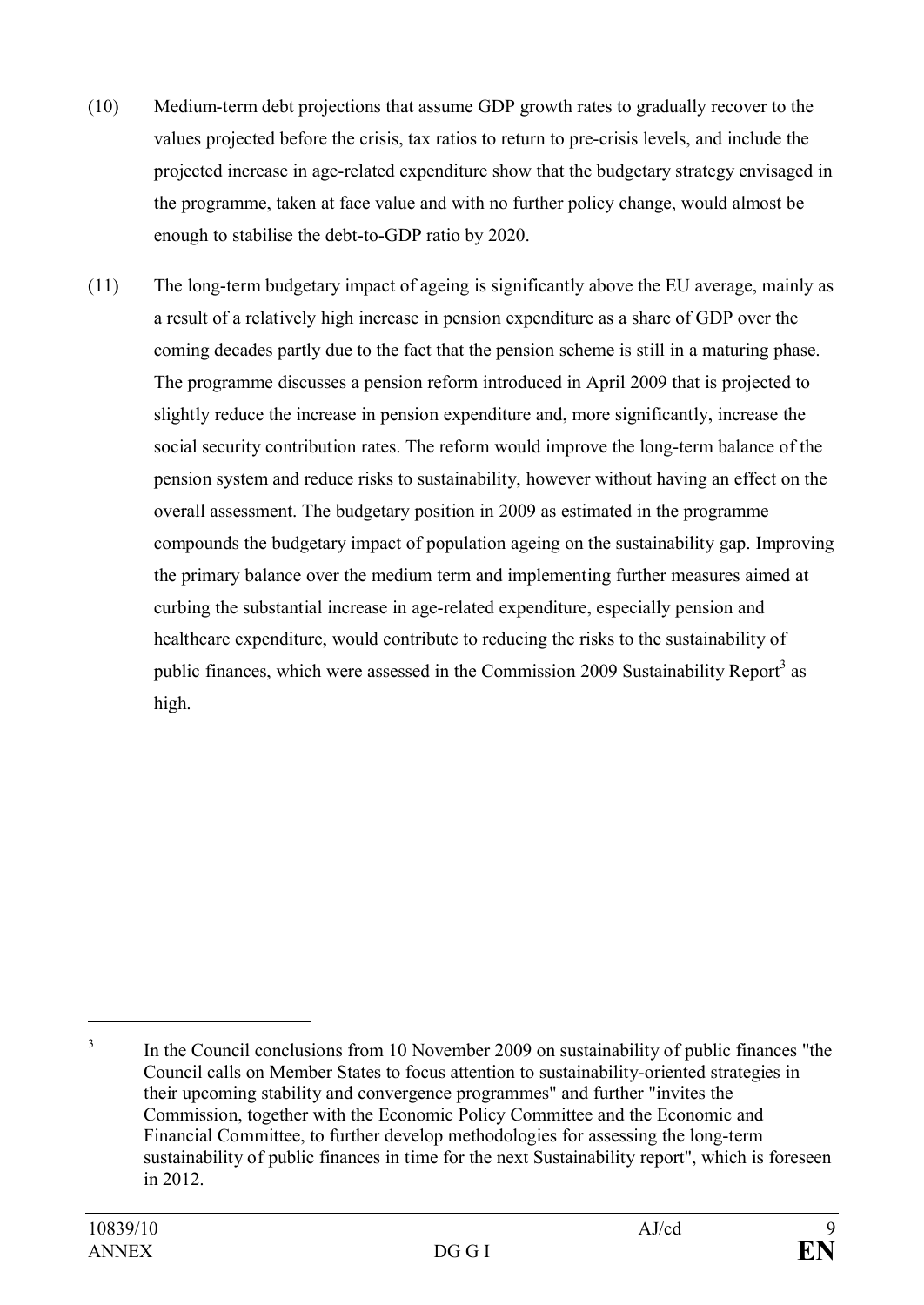(12) In recent years, Cyprus has over-achieved its budgetary targets, albeit in a context of buoyant economic activity and tax-rich composition of growth. In the recent past, the budgetary framework has been improved by the adoption of the Financial Management Accounting System (FIMAS), the gradual introduction of a three-year medium-term budgetary framework (MTBF) and of Programme and Performance Budgeting (PPB). However, the practice of adopting supplementary budgets during the course of the year has implied an increase in current expenditure beyond the intended reallocation of funds. According to the Programme, the new budgeting framework is expected to cease this practice when fully implemented and lead to a more effective and efficient budgeting process, contributing to containing expenditure. At the same time, the new budgeting process would set a sound basis for reallocating expenditure in favour of growth-enhancing activities consistent with the priorities set by the National Reform Programme. However, the new framework is still at an early stage of implementation and is only foreseen to be fully in place in 2012. Therefore, its impact could become effective only in the mediumterm. The new framework's timely implementation would be critical for a successful and lasting consolidation of the public finances.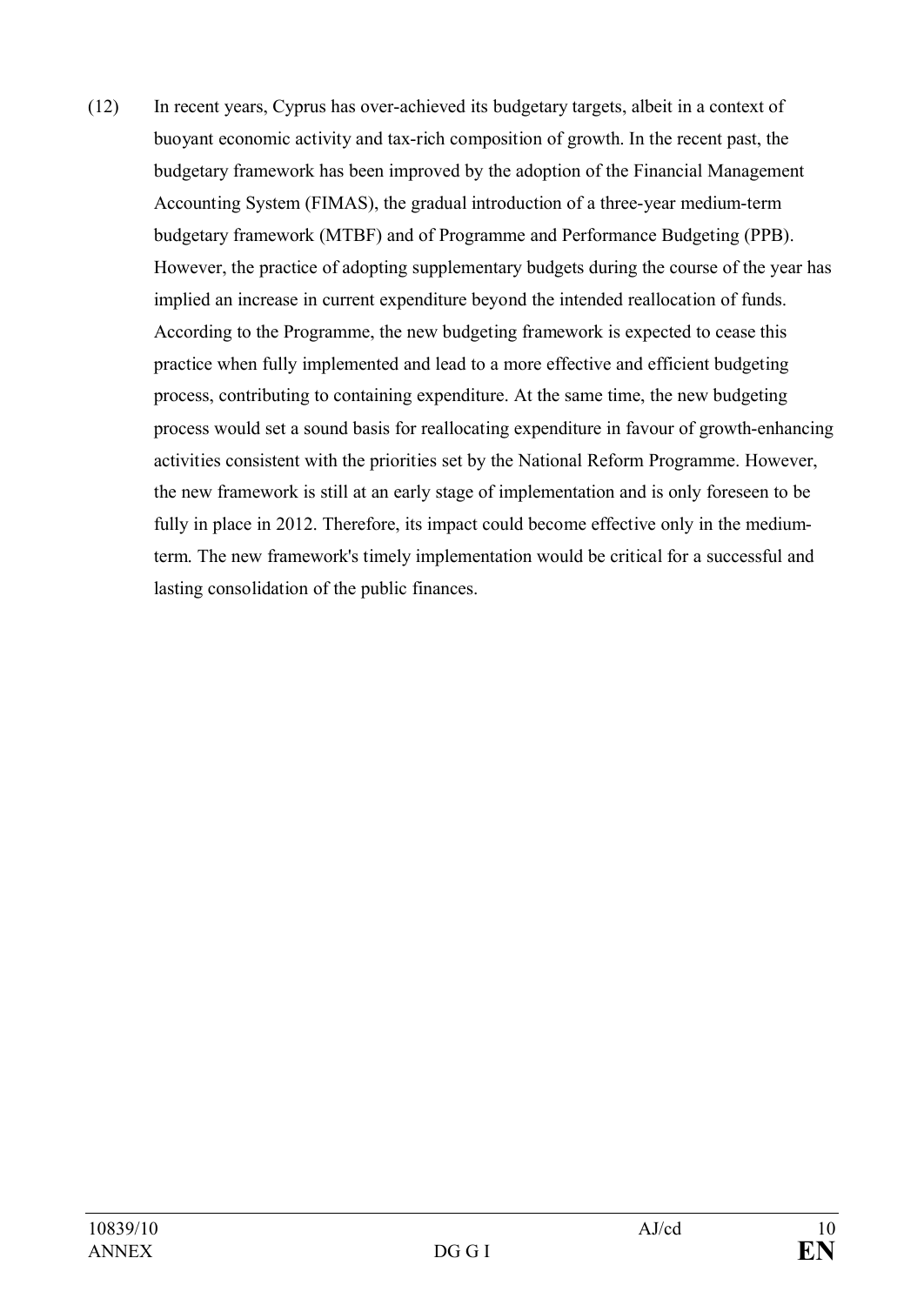(13) As regards the quality of public finances, the programme acknowledges its importance as a means to support potential growth and to ensure the long-term sustainability of public finances. In particular, the programme notes the impact the MTBF and PPB budgeting will have upon full implementation on the better allocation of resources to high-priority, growth enhancing areas in tandem with better control of non-productive expenditure. On the expenditure side, the programme includes a review of recent projects aimed at enhancing infrastructure, through Private Public Partnerships (PPP), as well as measures to improve education, through the increased use of computers in primary and secondary education and improvements in research and academic institutions. The update also includes the allocation of funds to restructure public hospitals into autonomous units and the adoption of a National Health Scheme, with the aim of improving effectiveness via regulated competition and cost containment. This seems essential as a means to control the anticipated expenditure increases associated to an ageing population. On the revenue side, the programme emphasizes the positive impact the introduction of the MTBF would have on improving the accuracy and sensitivity of revenue forecasts over the medium-term. The authorities note that given the volatility of tax elasticities in recent years due to the asset boom, revenue projections were adapted to take into account the impact of asset prices and the composition of GDP growth. The programme also notes the constant monitoring of the tax-benefit system by the authorities in order to endure that work pays while ensuring the support to vulnerable social groups.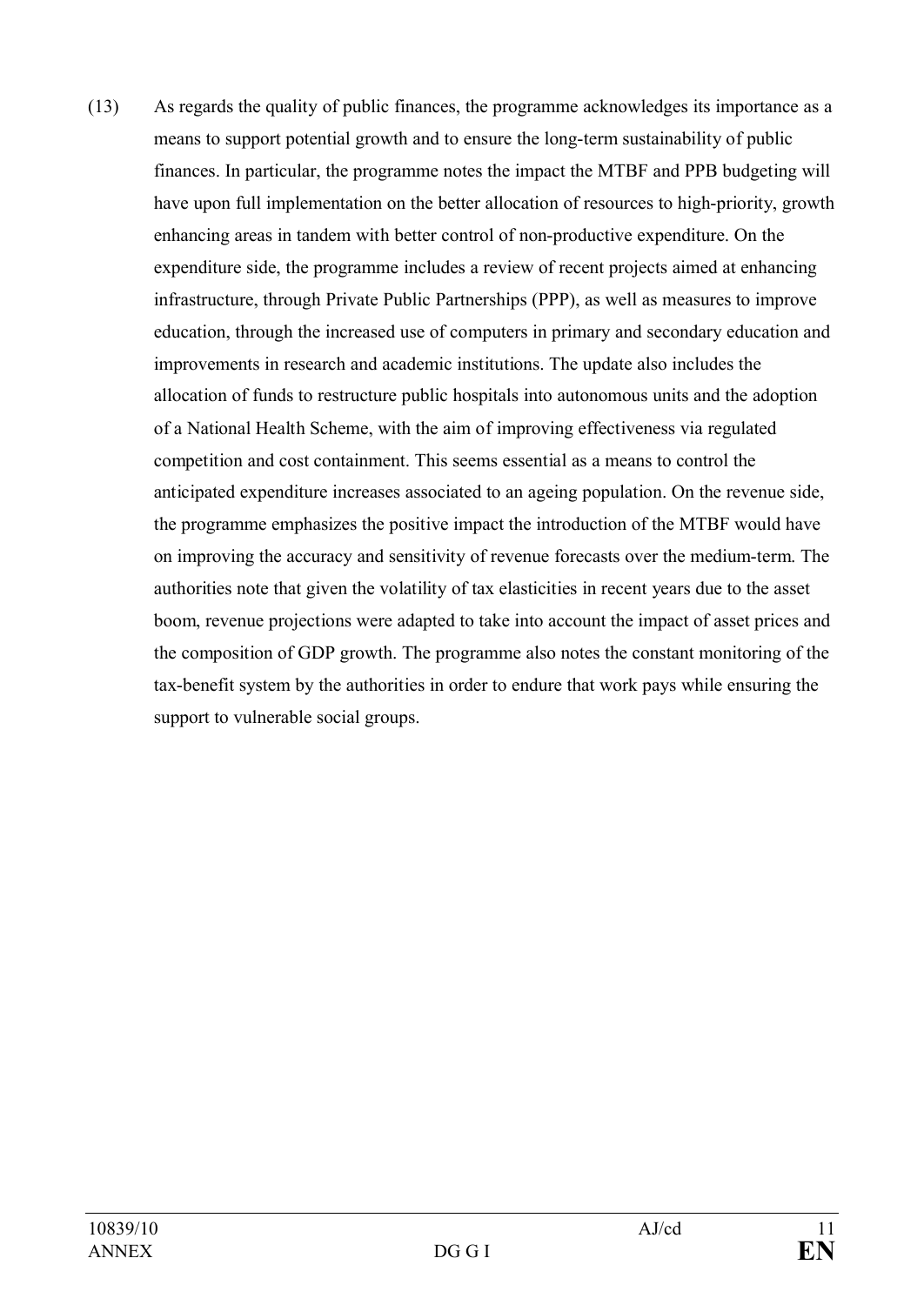- (14) Overall, taking into account the risks to the budgetary targets mentioned above, the strategy to maintain supportive fiscal policies also in 2010 can be considered in line with the EERP. However, following the negative effects of the economic crisis, the general government deficit is to remain at 6% of GDP in 2010, gradually abating below the 3% reference value thereafter. While the programme's strategy foresees an average annual fiscal effort of ¾ percentage points of GDP over the period 2010-2013, this is subject to downside risks. Therefore, in view of the risks, the fiscal effort may not be sufficient to bring the deficit below the 3% of GDP reference value by 2013 as planned. Moreover, the composition of the consolidation strategy of the programme appears to be based largely on revenue-increasing measures with expenditure retrenchment being minimal. In fact, the programme projects the expenditure-to-GDP ratio to stabilise at a higher level in 2013 than the 2009 outturn. Measures that could reverse this situation are still under discussion with the social partners and, thus, subject to risks regarding the modalities and the timing of their implementation. As a result, the evolution of the debt ratio, which is planned to exceed 60% of GDP from 2010 onward, may also be less favourable than projected in the update.
- (15) As regards the data requirements specified in the code of conduct for stability and convergence programmes, the programme provides all required and optional data.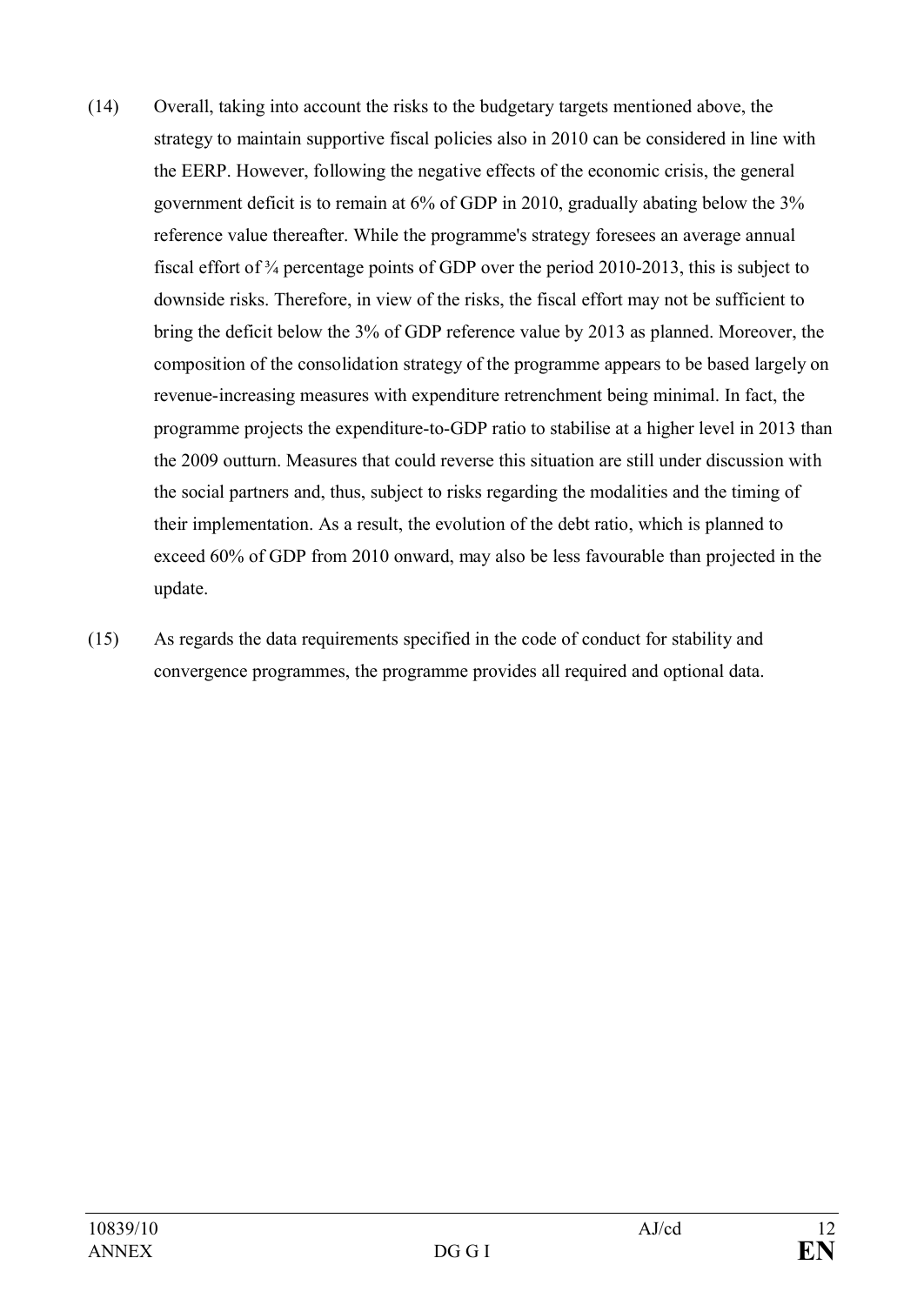The overall conclusion is that Cyprus' public finances deteriorated significantly as a result of the economic downturn and an expansionary fiscal stance due to the adoption of significant stimulus measures in line with the EERP. As a result, the budgetary balance turned to a deficit of 6.1% of GDP in 2009 from a surplus of 0.9% of GDP in 2008. The programme outlines a consolidation path starting in 2010 which aims to bring the general government balance below the 3% of GDP reference value by 2013. However, the adjustment is planned to be achieved mainly from the revenue side of the budget while the expenditure-to-GDP ratio remains at historically high levels. Moreover, against the background of a frail global economic recovery, the budgetary strategy is subject to significant downside risks, as the growth assumptions underlying the macroeconomic scenario of the programme are favourable. In the light of the high domestic and external imbalances, maintaining prudent policies and strengthening fiscal sustainability should be a priority. Therefore, controlling current expenditure through the implementation of an effective multi-annual budgetary framework would be an essential instrument to support the achievement of the consolidation plans and budgetary targets. In addition, fostering the quality of public finances is important also with a view to underpinning a smooth adjustment of the economy in the light of the imbalances it is faced with, notably by lifting potential GDP, enhancing competitiveness and further narrowing the external imbalance.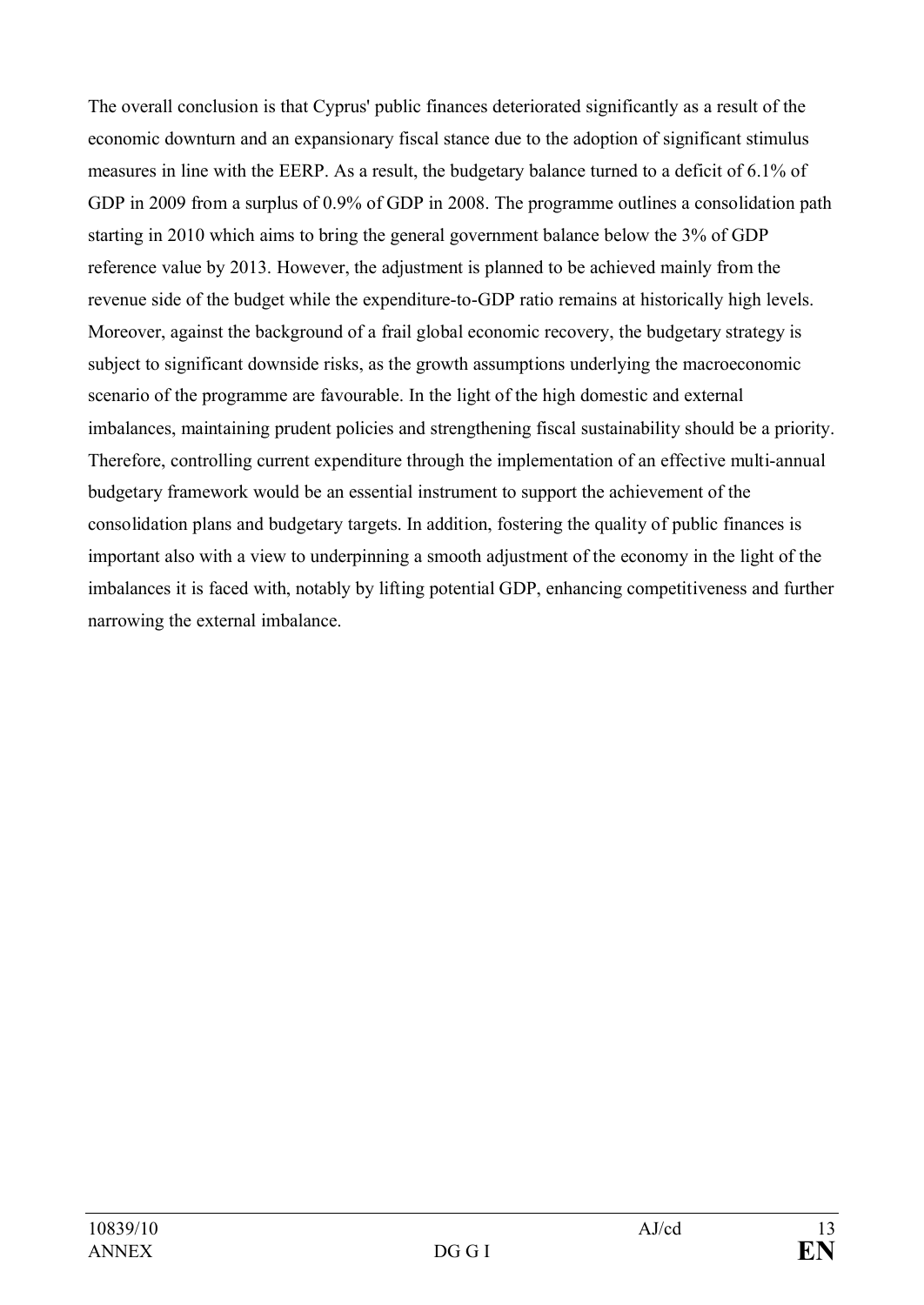In view of the above assessment, Cyprus is invited to:

- (i) reduce the 2010 deficit to below 6% of GDP by reinforcing the consolidation measures, notably in case macroeconomic developments proves less favourable than the programme scenario, and take timely action to define a more expenditure-driven consolidation strategy; seize opportunities beyond the announced fiscal effort to accelerate fiscal consolidation and to ensure a swift reduction of the gross debt ratio back below the reference value;
- (ii) implement, as envisaged, an effective multi-annual budgetary framework in order to ensure the adherence to the budgetary targets and to firmly contain expenditure over the mediumterm;
- (iii) improve the long-term sustainability of public finances by implementing reform measures to control pension and health care expenditure in order to curb the projected increase in age-related expenditure.